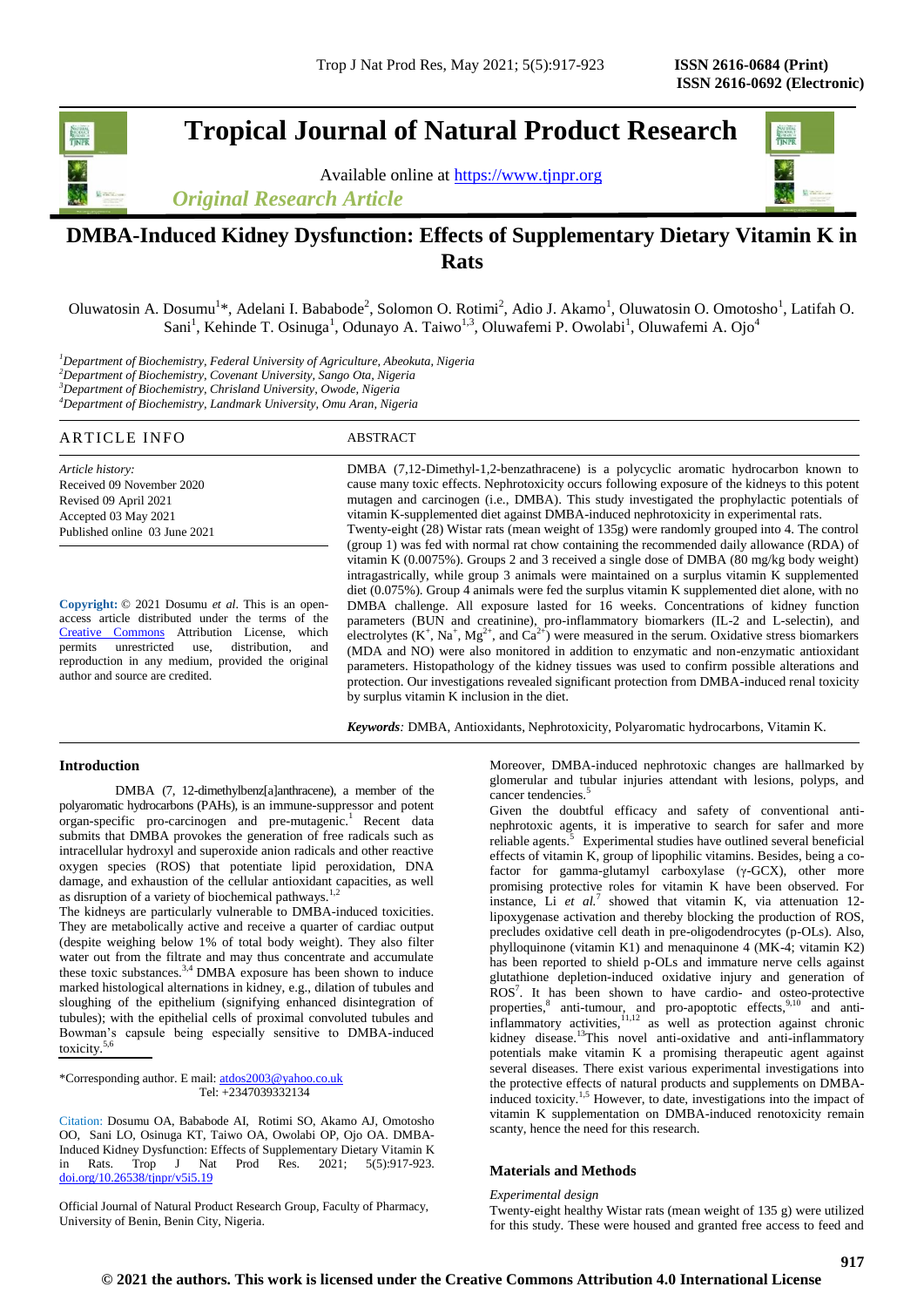Biochemistry, Federal University of Agriculture, Abeokuta (ethical approval no: FUNAAB/CBS/BCH/180134).

The animals were grouped into four of seven animals each. Group 1 rats served as the control and were fed with a normal diet (containing the recommended daily allowance of vitamin K). Rats in the second and third groups were administered a single dose of DMBA (80 mg/kg body weight) intragastrically by gavage, according to Zingue et al. While group 2 rats were on the normal diet, those in group 3 were maintained on surplus vitamin K diet (0.075 g/kg diet).<sup>16</sup> The last group were fed surplus vitamin K diet (0.075 g/kg diet) only, for the 16-week duration. The weight of the rats was recorded weekly all through the 16 weeks of study.

## *Sample collection*

Animals were anesthetized under intraperitoneal injection of Ketamine/Xylazine (60 mg/kg and 6mg/kg respectively) at the end of the exposure. Blood samples were collected into plain bottles and serum was obtained after centrifugation of coagulated blood at 3500 rpm for 10 minutes. The kidneys were harvested and processed for biochemical, molecular, and histopathological analysis.

#### *Biochemical analysis*

Biochemical analyses were carried out in the kidney homogenates and serum.

#### *Determination of antioxidants activities/concentrations*

The activity of catalase (CAT) was determined according to the method described by Goth<sup>17</sup> as modified by Hadwan and Abed.<sup>18</sup> The activities of glutathione peroxidase (GPx) and glutathione-*S*transferase (GST) were determined according to the method of Rotruck *et al.*<sup>19</sup> and Habig *et al.*<sup>20</sup>respectively. The superoxide dismutase (SOD) activity was measured following the method of Marklund and Marklund.<sup>21</sup>The concentrations of reduced glutathione (GSH) and vitamin C were determined following the methods previously described by Jollow *et al.*<sup>22</sup> and Omaye *et al.*<sup>23</sup> respectively.

#### *Estimation of oxidative stress biomarkers*

Lipid peroxidation was measured as malondialdehyde (MDA) concentrations, based on its reaction with thiobarbituric acid, as described by Beuge and Aust.<sup>24</sup> The concentration of nitric oxide (NO) was determined using Greiss reagent, as described by Rao.<sup>2</sup>

## *Indices for determining kidney function*

The concentrations of creatinine, urea, sodium, potassium, magnesium, and calcium were determined, using commercially available kits obtained from Fortress Diagnostics Limited (Antrim, United Kingdom) following the manufacturer's instructions.

*Estimation of serum interleukin 2 (IL-2) and selectin concentrations* The IL-2 and selectin concentrations in the serum were determined by the ELISA method, according to the manufacturer's instructions.

#### *Histopathology study*

Sections of the kidney tissues were fixed in 10% formalin solution, embedded in paraffin wax. Sections of tissues (5 μm thick) were mounted on slides, hematoxylin and eosin stains used for cellular, morphological identification, and evaluations were added. All sections were studied and photographed by a light photomicroscope, at the Department of Veterinary Pathology, Federal University of Agriculture, Abeokuta, Ogun State, Nigeria.

## *Statistical analysis*

Values obtained were expressed as the mean ± standard error of the mean (n=7). The data obtained were analysed with one-way analysis of variance using a statistical software package, SPSS version 20. Comparison of significant groups was carried out using *post-hoc* Duncan's multiple range tests, with p<0.05 considered statistically significant.

## **Results and Discussion**

#### *Effects on body weight*

By week 16, exposure to DMBA was observed to significantly (p<0.05) prevent body weight gain (by about 55.2%) in the DMBA group, compared to the normal diet group. Inclusion of surplus vitamin K diet, however, annulled this DMBA-induced weight loss (Figure 1). Rojas-Armas *et al.*<sup>26</sup> and Rajendran *et al.*<sup>27</sup> reported similar observations wherein DMBA administration led to significant body weight loss. Loss of appetite and subsequent reduced food and energy intake were suggested as possible explanations for the DMBAinhibition of body weight gain. Similarly, Krishnamoorthy and Sankaran<sup>28</sup> reported significant weight losses in rats, which they ascribed to the reduced amount of fat tissues and skeletal muscle mass that was occasioned following exposure to DMBA.

## *Effects on the antioxidant capacity*

Results revealed significant  $(p<0.05)$  decreases in the activities of enzymatic (SOD, GST, and GPx) and non-enzymatic (GSH and vitamin C) antioxidants, as well as increased activities of CAT, in both serum and kidneys of DMBA-administered rats when compared to the control group (Tables 1 and 2). DMBA and its metabolites have been reported to induce the production of free radicals such as intracellular hydroxyl and superoxide anion radicals and other ROS.<sup>1,29</sup> The ROS produced can move from the initial site of production to other sites or spread the injury to intact cells, propagating oxidative chain reactions, leading to several injurious effects.<sup>30</sup> To curtail this, the body uses antioxidants to react with these reactive species, and in the process, the cellular antioxidants may become depleted. Indeed, consistently decreased activities of antioxidant enzymes in experimental subjects have been reported following exposure to DMBA.<sup>5,31</sup> The results of this study corroborate initial reports in which the enzymatic and nonenzymatic antioxidant capacity were decreased in the serum and kidneys following DMBA administration. Besides, supplementation with surplus vitamin K to DMBA-administered rats significantly restored the antioxidants to near-normal levels, pointing to its antioxidant potentials against DMBA-induced ROS generation. The group fed surplus vitamin K diet alone had antioxidant activities/concentrations statistically in tune with the control group (Table 1).



Figure 1: Effects of vitamin K supplemented diet on body weight (g) in the control and DMBA-exposed rats. Lines represent mean  $\pm$  S.E.M (n = 10).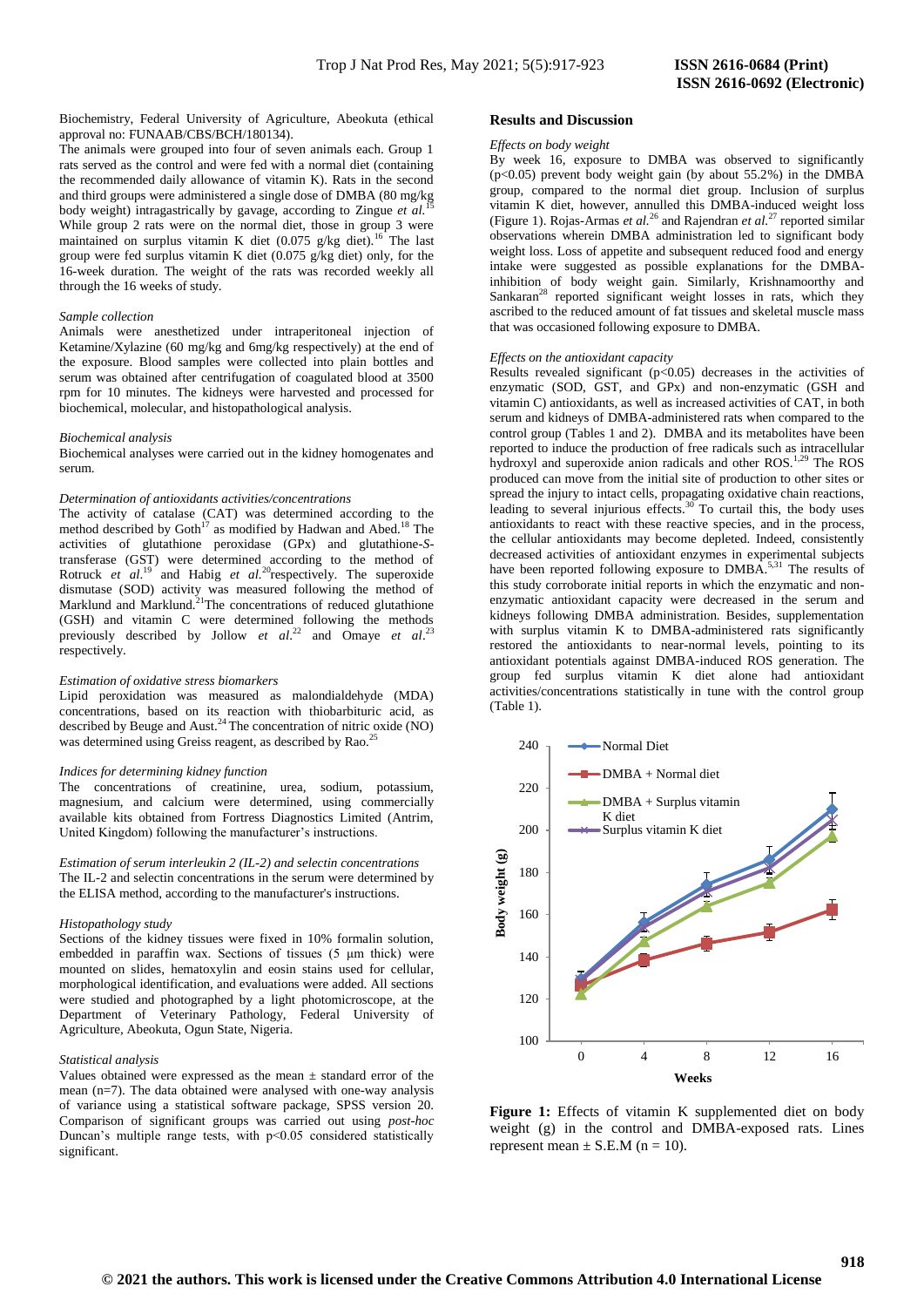## *Effects on markers of oxidative stress/damage*

Following the DMBA-induced production of reactive species and the resulting depletion of cellular antioxidants, oxidative stress ensues, wherein cellular components suffer oxidative attack by these unstable reactive species, leading to damage of DNA, lipids, and proteins.<sup>32</sup> Biomarkers of oxidative damage include NO and MDA. Concentrations of NO and MDA in both serum and kidney homogenates of the DMBA-administered control group (fed normal diet) were markedly increased compared with the control group (Table 3). The percentage increases were by 88.2 and 27.2 (in the serum) and 39.0 and 32.6 (in the kidney) respectively. These increments in the serum and kidney of rats exposed to DMBA, following the depletion of antioxidants, are unsurprising and have been similarly reported by Krishnamoorthy and Sankaran<sup>28</sup> and Kiran *et al.* These authors also implicated DMBA-induced oxidative stress as the underplaying mechanism. However, supplementation with vitamin K significantly( $p<0.05$ ) reduced the DMBA-induced elevations in oxidative damage markers (NO and MDA) as compared to DMBA + normal diet group [by 63.0 and 23.9% (in the serum), and 18.3 and 13.5% (in the kidneys) respectively]. More so, the group fed surplus vitamin K diet alone, on the other hand, had NO and MDA concentrations similar to control (Table 3). These protective effects displayed by vitamin K on the antioxidant system are attributable to and indicative of its antioxidant properties, which had begun to garner considerable scientific interest, since the last century. Vervoot *et al.*<sup>33</sup> showed the attenuating ability of vitamin k in microsomal lipid peroxidation while proposing the vitamin K cycle as a major mediator of its antioxidant property via direct scavenging of ROS. On the other hand, Ohyashiki *et al.*<sup>34</sup> concluded that the mechanism of inhibition of free radical generation by vitamin K is majorly through radical-chain reaction termination. The results of Li *et al.*<sup>35</sup> that vitamin k can halt oxidative death caused by GSH depletion, also lend credence to the antioxidant properties of vitamin K. Li  $et al.<sup>7</sup>$  similarly showed that vitamin K, by 12-lipoxygenase inactivation and resultant blockage of ROS production, precludes oxidative cell death in p-OLs. The scavenging ability of vitamin K removes the oxidative burden resulting in the sparing of cellular antioxidants, whose activities and concentrations can then be restored, accounting for the observed replenishment of cellular antioxidants, with a concomitant reduction in oxidative markers, following supplementation with vitamin K.

## *Effects on indices of kidney function*

Given the damaging effects of DMBA-induced oxidative stress on cellular function and particular susceptibility of the kidney to DMBAinduced toxicity, this study also investigated the effects of DMBA administration and vitamin K (VK) supplementation on some

biomarkers of kidney function. The concentrations of  $K^+$  and Na<sup>+</sup> were significantly ( $p < 0.05$ ) reduced, in both the serum and kidneys of DMBA-administered rats when compared to the control group (by 53.1 and 18.9 % in the serum and 75.8 and 44.8 % in the kidneys, respectively). No significant ( $p < 0.05$ ) difference was observed across all treatment groups for  $Mg^{2+}$  concentration, while  $Ca^{2+}$ concentration was significantly ( $p < 0.05$ ) increased in both serum and kidneys of the DMBA-administered control group when compared to the control group (by 17.9 and 58.0 % respectively) (Table 4). On the other hand, the concentrations of urea and creatinine in the serum of the DMBA only-administered group were markedly increased compared with the control group. The percentage increases were by 84.3 and 43.7 respectively. In the kidneys, however, percentage decreases of 32.4 and 48.0 in the concentrations of urea and creatinine respectively, were observed in the DMBA-administered control group compared to the control group (Table 5). Liberally filtered by the glomerulus, these biomarkers are then excreted via the urine with negligible metabolism by the kidney. Thus, altered levels in the blood, in most cases, may indicate the onset of kidney failure. Accompanying DMBA-induced oxidative damages are modifications of cellular constituents (either by the reactive species themselves or products of oxidative damage like MDA), resulting in loss of function, which culminates in impaired cellular function and eventual organ failure.<sup>1,5</sup>Once the kidney is damaged or its function impaired, metabolites that should be normally filtered out from the blood into the urine are not (leading to decreased concentrations of these metabolites in the kidneys), but instead, enter back into circulation (accumulating in the blood).<sup>37</sup> These proposed events may, thus, account for the observed increase of  $K^+$ ,  $Na^+$ , urea, and creatinine in the blood, with a concomitant decrease in the kidneys. Interestingly, co-treatment of DMBA-administered rats with the surplus vitamin K diet restored the decreased concentrations of  $K^+$  and  $Na^+$  as well as the increased  $Ca^{2+}$  concentrations to normal levels (Table 4), while the urea and creatinine concentrations were normalized in both the serum and kidneys. These findings that supplementation with vitamin K significantly ameliorated the DMBA-induced alteration in indices of renal function may be suggestive of not just its antioxidant properties, but also its reno-protective potentials, which has been previously suggested by Wuyts and Dhondt.

#### *Effects on serum concentrations of interleukin-2 and selectin*

The effects of DMBA and vitamin K supplementation on serum concentrations of IL-2 are illustrated in Figure 2. The IL-2 concentration was significantly ( $p < 0.05$ ) reduced in the DMBAadministered control group (by 49.0%) when compared with the control group (Figure 2).

| Table 1: Effects of DMBA Administration and Vitamin K Supplement on the Specific Activities on Enzymatic Antioxidants in the |
|------------------------------------------------------------------------------------------------------------------------------|
| Serum and Kidney of Experimental rats                                                                                        |

| <b>SERUM</b>             |                            |                            |                            |                             |
|--------------------------|----------------------------|----------------------------|----------------------------|-----------------------------|
| Groups                   | CAT (kU/g protein)         | $SOD$ (U/mg protein)       | GST (U/mg protein)         | $GPx$ (U/mg protein)        |
| Normal Diet              | $0.05 \pm 0.01^a$          | $0.23 \pm 0.01^b$          | $4.65 \pm 0.19^{\circ}$    | $3.15 \pm 0.16^c$           |
| $DMBA + Normal$          | $0.15 \pm 0.03^b$          | $0.13 + 0.01^a$            | $1.90 \pm 0.16^a$          | $1.41 \pm 0.01a$            |
| $DMBA + surplus$ VK diet | $0.04 \pm 0.02^{\text{a}}$ | $0.22 \pm 0.01^b$          | $3.34 \pm 0.04^b$          | $1.79 \pm 0.06^b$           |
| Surplus VK diet          | $0.05 \pm 0.01^{\circ}$    | $0.23 + 0.02^b$            | $4.31 + 0.13^c$            | $3.50 \pm 0.02^{\circ}$     |
| <b>KIDNEY</b>            |                            |                            |                            |                             |
| Normal Diet              | $0.25 \pm 0.03^{\text{a}}$ | $2.89 \pm 0.12^{\circ}$    | $4.83 \pm 0.19^{\circ}$    | $46.51 \pm 1.41^{\circ}$    |
| $DMBA + Normal$          | $1.41 \pm 0.04^c$          | $0.90 \pm 0.05^{\text{a}}$ | $1.96 \pm 0.05^{\text{a}}$ | $34.65 \pm 0.72^{\text{a}}$ |
| $DMBA + surplus$ VK diet | $0.31 \pm 0.04^b$          | $1.84 \pm 0.09^b$          | $3.87 + 0.04^b$            | $40.01 + 0.68^b$            |
| Surplus VK diet          | $0.25 \pm 0.04^a$          | $3.04 \pm 0.09^{\circ}$    | $3.94 + 0.21^b$            | $47.05 \pm 1.17^c$          |
|                          |                            |                            |                            |                             |

Data are expressed as mean  $\pm$  SEM (n = 10). Values having different superscript letters within the same column are significantly different (p < 0.05).  $CAT = \text{catalase}, SOD = \text{supercxide}$  dismutase (SOD),  $GST = \text{glutathione-S-transferase}, GPx = \text{glutathione peroxidase}.$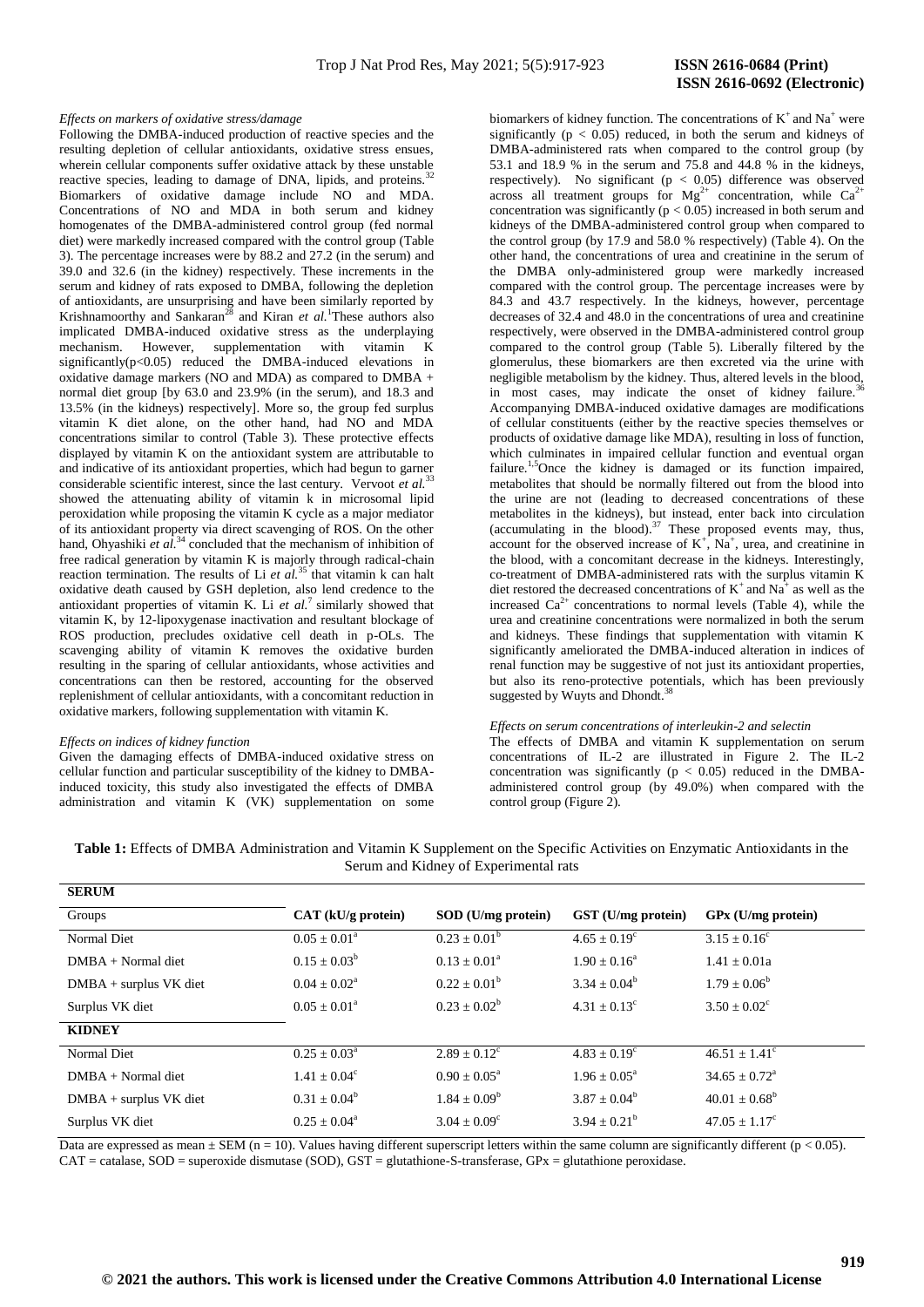**Table 2:** Effects of DMBA Administration and Vitamin K (VK) Supplementation on the Concentrations of reduced Glutathione (GSH) and Vitamin C in the Serum and Kidney of Experimental rats

|                          | Serum                  |                       | Kidney                 |                                             |
|--------------------------|------------------------|-----------------------|------------------------|---------------------------------------------|
| Groups                   | $GSH$ ( $\mu$ mol/L)   | Vit $C \, (mg/dl)$    | $GSH$ (µmol /g tissue) | Vit $C \left( \frac{mg}{g} \right)$ tissue) |
| Normal Diet              | $87.63 + 3.97^{\circ}$ | $1.38 + 0.01^{\circ}$ | $0.63 + 0.03^{\circ}$  | $27.44 \pm 0.39^{\circ}$                    |
| $DMBA + Normal$ diet     | $66.15 + 0.42^a$       | $0.38 + 0.02^a$       | $0.17 + 0.01^a$        | $12.48 \pm 0.69^{\circ}$                    |
| $DMBA + surplus$ VK diet | $75.05 \pm 4.39^b$     | $1.11 + 0.04^b$       | $0.21 + 0.01^b$        | $23.84 \pm 0.47^b$                          |
| Surplus VK diet          | $89.08 + 2.42^{\circ}$ | $1.45 + 0.07^{\circ}$ | $0.62 + 0.01^{\circ}$  | $25.12 + 1.27^b$                            |

Data are expressed as mean  $\pm$  SEM (n = 10). Values having different superscript letters within the same column are significantly different (p < 0.05).

**Table 3:** Effects of DMBA Administration and Vitamin K (VK) Supplementation on the Concentrations of Nitric Oxide (NO) and Malondialdehyde (MDA) in the Serum and Kidneys of Experimental rats

|                          | <b>Serum</b>          |                          | Kidney                |                          |
|--------------------------|-----------------------|--------------------------|-----------------------|--------------------------|
| Groups                   | NO(mmol/L)            | $MDA$ ( $µmol/L$ )       | $NO$ (mol/g tissue)   | MDA (nmol/g tissue)      |
| Normal Diet              | $3.23 + 0.24^b$       | $27.31 \pm 1.73^{\circ}$ | $48.7 + 0.59^{\circ}$ | $24.36 \pm 0.79^{\circ}$ |
| $DMBA + Normal$ diet     | $6.08 + 0.15^{\circ}$ | $34.74 + 1.15^b$         | $67.7 + 0.26^b$       | $32.31 \pm 0.63^{\circ}$ |
| $DMBA + surplus$ VK diet | $2.25 + 0.24^a$       | $28.03 + 0.72^a$         | $55.3 + 1.71^{\circ}$ | $27.95 \pm 0.90^b$       |
| Surplus VK diet          | $3.40 + 0.25^b$       | $28.51 + 2.31^a$         | $49.0 + 0.35^{\circ}$ | $23.62 + 0.71^a$         |

Data are expressed as mean  $\pm$  SEM (n = 10). Values having different superscript letters within the same column are significantly different (p < 0.05).

**Table 4:** Effects of DMBA Administration and Vitamin K (VK) Supplementation on the Concentrations of some Electrolytes in the Serum and Kidneys of Experimental rats

| Groups                   | $\mathbf{K}^+$              | $Na+$                      | $Mg^{2+}$                   | $Ca^{2+}$                     |
|--------------------------|-----------------------------|----------------------------|-----------------------------|-------------------------------|
| <b>SERUM</b>             | $(\mu mol/L)$               | (mg/dl)                    | $(\mu mol/L)$               | (mg/dl)                       |
| Normal Diet              | $1.92 \pm 0.08^b$           | $2.06 \pm 0.06^b$          | $0.60 \pm 0.01^{\text{a}}$  | $1.45 \pm 0.04^{\circ}$       |
| $DMBA + Normal$          | $0.90 \pm 0.03^{\text{a}}$  | $1.74 \pm 0.01^a$          | $0.66 \pm 0.02^{\text{a}}$  | $1.71 \pm 0.09^b$             |
| $DMBA + surplus$ VK diet | $1.97 \pm 0.07^{\circ}$     | $2.01 \pm 0.06^b$          | $0.60 \pm 0.01^{\circ}$     | $1.36 \pm 0.01^{\circ}$       |
| Surplus VK diet          | $2.00 \pm 0.03^{\circ}$     | $2.48 \pm 0.05^{\circ}$    | $0.64 \pm 0.02^{\text{a}}$  | $1.33 \pm 0.02^{\text{a}}$    |
|                          | $K^+$                       | $\mathbf{Na}^+$            | $Mg^{2+}$                   | $Ca2+$                        |
| <b>KIDNEY</b>            | $(\mu \text{mol/g tissue})$ | (mg/g tissue)              | $(\mu \text{mol/g tissue})$ | (mg/g tissue)                 |
| Normal Diet              | $15.47 \pm 0.42^{\circ}$    | $6.29 \pm 0.24^b$          | $6.55 \pm 0.08^a$           | $13.74 \pm 0.44^{\circ}$      |
| $DMBA + Normal$          | $3.74 \pm 0.41^{\circ}$     | $3.47 \pm 0.10^a$          | $6.88 \pm 0.33^{\circ}$     | $21.71 \pm 0.28$ <sup>c</sup> |
| $DMBA + surplus$ VK diet | $16.66 \pm 0.26^{\circ}$    | $6.93 \pm 0.32^b$          | $6.98 \pm 0.11^{\circ}$     | $17.90 + 0.43^b$              |
| Surplus VK diet          | $5.01 \pm 0.56^b$           | $3.95 \pm 0.22^{\text{a}}$ | $7.03 \pm 0.17^{\text{a}}$  | $13.86 \pm 0.53^{\circ}$      |

Data are expressed as mean  $\pm$  SEM (n = 10). Values having different superscript letters within the same column are significantly different (p < 0.05).

**Table 5:** Effects of DMBA Administration and Vitamin K (VK) Supplementation on the Concentrations of Urea (UR) and Creatinine (CR) in the Serum and Kidneys of Experimental rats

|                          | Serum                     |                            | Kidney                    |                        |  |
|--------------------------|---------------------------|----------------------------|---------------------------|------------------------|--|
| Groups                   | Urea $(\mu \text{mol/L})$ | $CR$ (mg/dl)               | UR ( $\mu$ mol/g protein) | $CR$ (mg/g tissue)     |  |
| Normal Diet              | $7.77 \pm 0.24^{\circ}$   | $96.79 + 1.7^{\circ}$      | $50.65 + 0.48^{\circ}$    | $16.57 \pm 0.37^c$     |  |
| $DMBA + Normal$          | $14.32 + 0.45^{\circ}$    | $139.05 + 0.85^{\text{d}}$ | $34.19 + 0.7a$            | $8.61 + 0.48^a$        |  |
| $DMBA + surplus$ VK diet | $10.40 + 0.48^b$          | $80.11 \pm 1.09^{\circ}$   | $40.94 + 1.63^b$          | $13.01 \pm 0.90^b$     |  |
| Surplus VK diet          | $6.12 + 0.40^a$           | $82.21 + 3.85^b$           | $49.86 + 1.85^{\circ}$    | $16.54 + 1.68^{\circ}$ |  |

Data are expressed as mean  $\pm$  SEM (n = 10). Values having different superscript letters within the same column are significantly different (p < 0.05).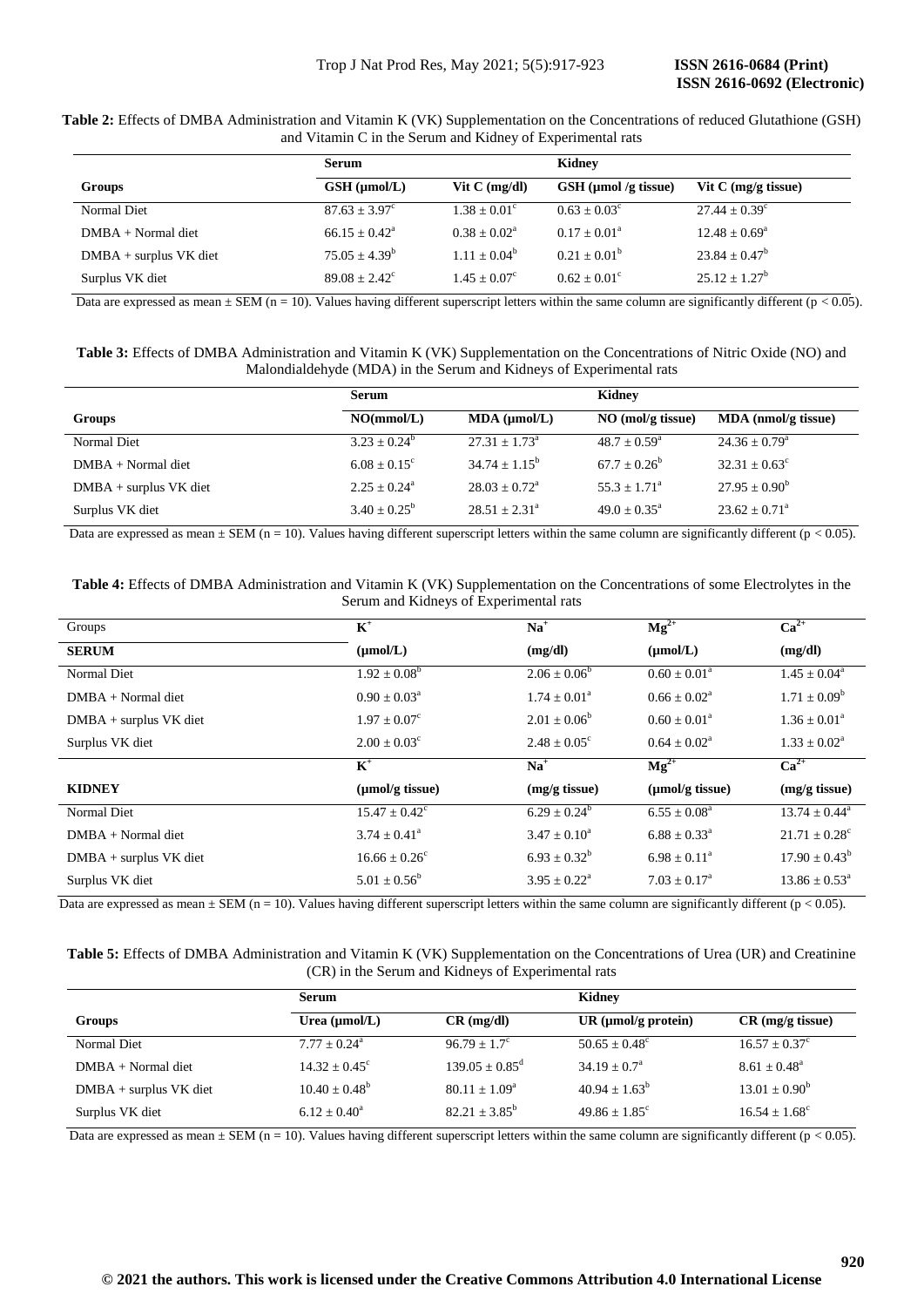On the other hand, exposure to DMBA caused a significant ( $p < 0.05$ ) increase, of 78.2 %, in the concentration of selectin, when compared with the control group (Figure 3). Selectins (cluster of differentiation 62 or CD62) are a family of cell adhesion molecules (or CAMs), that played an important role in inflammation and progression of cancer.<sup>39,40</sup> Moreover, Yusuf *et al.*<sup>41</sup> and Katz *et al.*<sup>42</sup> have reported elevated concentrations of selectins, following DMBA administration. On the other hand, interleukin-2 (IL-2) is a cytokine signalling molecule, with pleiotropic effects on the immune system, helping the body fight off infections.<sup>43, 44</sup> However, in conditions of oxidative stress, circulating IL-2 has been observed to be reduced. $4$ Consistent with these previous reports, the serum concentrations of IL-2 were significantly increased in DMBA-administered rats compared to the controls, with the DMBA-induced oxidative stress possibly playing a part, whereas supplementation with vitamin K ameliorated these changes, increasing the IL-2 concentration (by 56.0%) and decreasing the concentration of selectins (30.8%). We attribute these beneficial effects to its anti-inflammatory properties,  $11,12$  thereby



Figure 2: Effects of vitamin K on serum interleukin-2 concentrations in rats with DMBA-induced toxicity. Bars are mean  $\pm$  sem (n = 10). Bars having different superscript letters are significantly different.

attenuating the progression of pro-inflammatory responses elicited by DMBA in the exposed rats.

*Histopathology of Kidneys of rats administered DMBA and vitamin K*  The histological alterations in all the treatment groups were presented in Figure 4A-D. Normal physiology with no visible lesions in kidney histology was observed in the control (normal diet) group (Figure 4A). On the other hand, kidney tissue histological examination of DMBAadministered rats revealed severe diffuse tubular degeneration and necrosis in Figure 4B (DMBA group fed normal diet). DMBAadministered rats fed with the surplus vitamin K diet showed mild to moderate diffuse tubular degeneration (Figure 4C).Normal physiology with no visible lesions in kidney histology was observed in rats given surplus vitamin K diet alone (Figure 4D).Thus, the oxidative cellular/tissue damage occasioned by DMBA-administration, evidenced by the results of body weight, antioxidant status, and oxidative stress markers were supported by the histological examinations of the kidneys of the different experimental groups.



**Figure 3:** Effects of vitamin K on serum selectin concentrations in rats with DMBA-induced toxicity. Bars are mean  $\pm$  sem (n = 10). Bars having different superscript letters are significantly different.



**Figure 4:** Representative photomicrographs of kidney sections from the control and the DMBA treated rats (H&E X400). Group A served as the control group and was fed a normal diet, Group B received DMBA + normal diet; Group C received DMBA + surplus vitamin K. Group D received surplus vitamin K diet alone.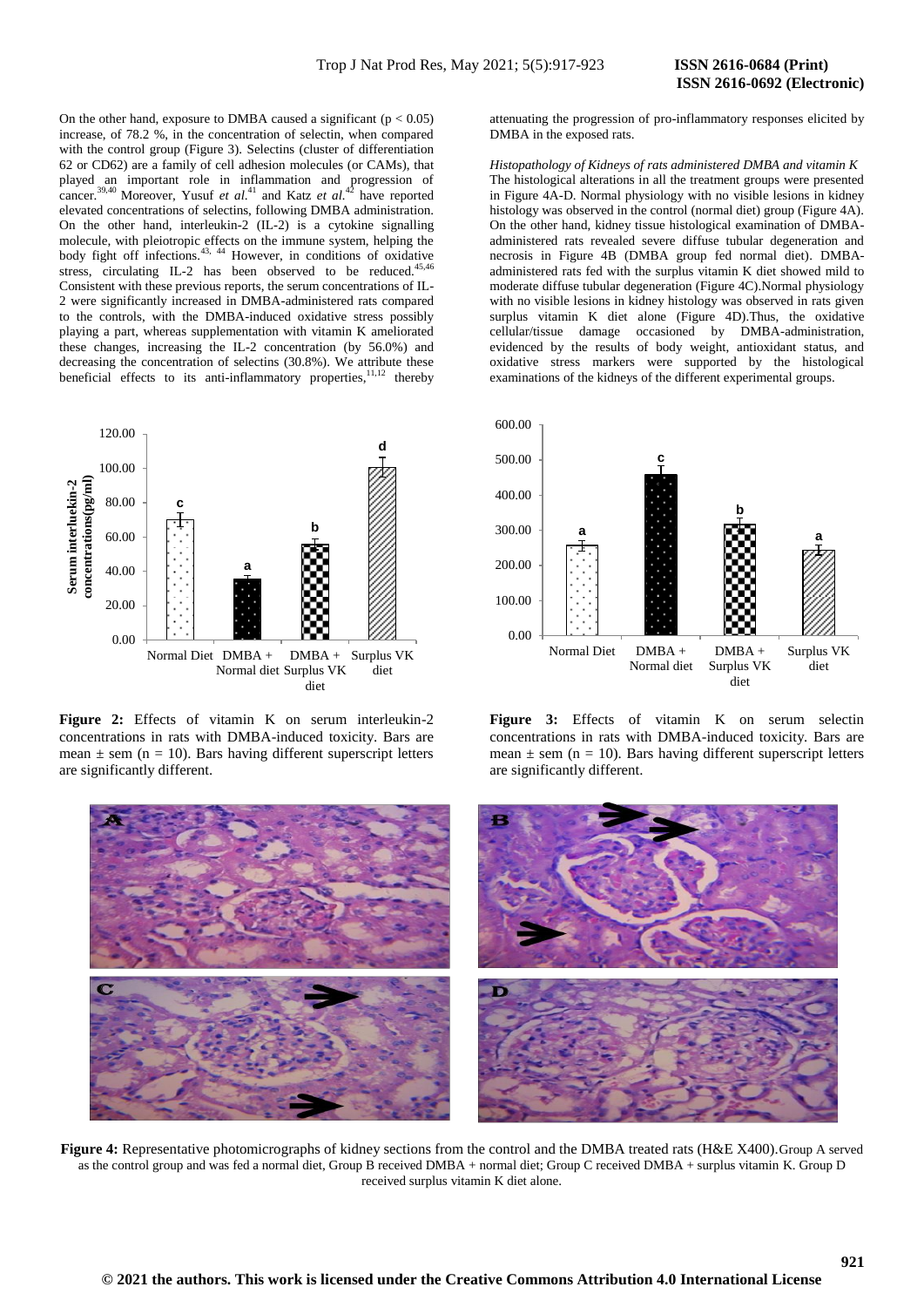# **Conclusion**

Results from this present study, reveal that administration of DMBA can induce kidney dysfunction through mechanisms involving increased production of free radicals, which overwhelms the cellular antioxidants capacities, leading to ensuing oxidative stress. These changes are accompanied by suppressed production of IL-2 and increased secretion of selectins. Nevertheless, supplementation with vitamin K was observed to attenuate these DMBA-induced kidney dysfunctions, via mechanisms that involve its antioxidant properties.

# **Conflicts of interests**

The authors declare no conflict of interest.

# **Authors' Declaration**

The authors hereby declare that the work presented in this article is original and that any liability for claims relating to the content of this article will be borne by them.

# **Acknowledgements**

We wish to acknowledge Mr.E.I. Ugwor and Mr. A.S. James for their technical support.

# **References**

- 1. Kiran TR, Onder OU, Karabulut E, Karabulut AB. Protective effects of grape molasses and resveratrol against DMBA induced oxidative stress in rat ovarian tissues. Mid Black Sea J Health Sci. 2019; 5(2):151-159.
- 2. Zeweil MM, Sadek KM, Taha NM, El-Sayed Y, Menshawy S. Graviola attenuates DMBA-induced breast cancer possibly through augmenting apoptosis and antioxidant pathway and downregulating estrogen receptors. Environ Sci Pollut Res. 2019; 26(15):15209-15217.
- 3. Petejova N, Martinek A, Zadrazil J, Teplan V. Acute toxic kidney injury. RenFail. 2019; 41(1):576-594.
- 4. Shaterzadeh-Yazdi H, Noorbakhsh MF, Samarghandian S,Farkhondeh T. An overview on renoprotective effects of Thymoquinone. Kidney Dis*.*2018; 4(2):74-82.
- 5. Sharma V and Paliwal R. Chemo protective role of Moringa oleifera and its isolated saponin against DMBA induced tissue damage in male mice: a histopathological analysis. Int J Drug Dev Res. 2012; 4(4):215-28.
- 6. Joannidis M, Druml W, Forni L, Groeneveld AB, Honore P4, Hoste E, Ostermann M, Oudemans-van Straaten H7, Schetz M. Prevention of acute kidney injury and protection of renal function in the intensive care unit: update 2017. Intensive Care Med. 2017; 43(6):730-749.
- 7. Li J, Wang H, Rosenberg PA. Vitamin K prevents oxidative cell death by inhibiting activation of 12-lipoxygenase in developing oligodendrocytes. J Neurosci Res. 2009; 87(9):1997-2005.
- 8. Fusaro M, Mereu MC, Aghi A, Iervasi G, Gallieni M. Vitamin K and bone. Clin Cases Miner Bone Metabol. 2017; 14(2):200-206.
- 9. Duan F, Yu Y, Guan R, Xu Z, Liang H, Hong L. Vitamin K2 induces mitochondria-related apoptosis in human bladder cancer cells via ROS and JNK/p38 MAPK signal pathways. PLoS One. 2016; 11(8):e0161886.
- 10. Shi J, Zhou S, Kang L, Ling H, Chen J, Duan L, Song Y, Deng Y. Evaluation of the antitumor effects of vitamin K 2 (menaquinone-7) nanoemulsions modified with sialic acidcholesterol conjugate. Drug Deliv Transl Res. 2018; 8(1):1- 1.
- 11. Hodges SJ, Pitsillides AA, Ytrebø LM, Soper R. Antiinflammatory actions of vitamin K. In: Gordeladze OJ (Ed.). Vitamin K2: Vital for Health and Wellbeing. London: IntechOpen; 2017. 153-168 p.
- 12. Harshman SG and Shea MK. The role of vitamin K in chronic aging diseases: inflammation, cardiovascular disease, and osteoarthritis. CurrNutrRep. 2016 1;5(2):90-98.
- 13. Cozzolino M, Mangano M, Galassi A, Ciceri P, Messa P, Nigwekar S. Vitamin K in chronic kidney disease. Nutrients 2019; 11(1):168-178.
- 14. Percie du Sert N, Hurst V, Ahluwalia A, Alam S, Avey MT, Baker M, Browne WJ, Clark A, Cuthill IC, Dirnagl U, Emerson M. The ARRIVE guidelines 2.0: Updated guidelines for reporting animal research. JCereb Blood Flow Metab. 2020; 40(9):1769-77.
- 15. Zingue S, Njuh AN, Tueche AB, Tamsa J, Tchoupang EN, Kakene SD, Sipping MT, Njamen D. In-vitro cytotoxicity and *in-vivo* antimammary tumor effects of the hydroethanolic extract of Acacia seyal(Mimosaceae) stem bark. BioMed Res Int. 2018; 2018:2024602.
- 16. Reeves PG. Components of the AIN-93 diets as improvements in the AIN-76A diet. J Nutr. 1997; 127(5):838S-841S.
- 17. Goth L. A simple method for determination of serum catalase activity and revision of reference range. Clin Chim Acta 1991; 196(2-3):143-151.
- 18. Hadwan MH and Abed HN. Data supporting the spectrophotometric method for the estimation of catalase activity. Data in Brief 2016; 6:194-199.
- 19. Rotruck JT, Pope AL, Ganther HE, Swanson AB, Hafeman DG, Hoekstra W. Selenium: biochemical role as a component of glutathione peroxidase. Sc. 1973; 179  $(4073)$ :588-590.
- 20. Habig WH, Pabst MJ, Jakoby WB. Glutathione Stransferases the first enzymatic step in mercapturic acid formation. J Biol Chem. 1974; 249(22):7130-7139.
- 21. Marklund S and Marklund G. Involvement of the superoxide anion radical in the autoxidation of pyrogallol and a convenient assay for superoxide dismutase. Eur J Biochem. 1974; 47(3):469-474.
- 22. Jollow DJ, Mitchell JR, Zampaglione NA, Gillette JR. Bromobenzene-induced liver necrosis, protective role of glutathione and evidence for 3, 4-bromobenzene oxide as the hepatotoxic metabolite. Pharmacol. 1974; 11(3):151- 169.
- 23. Omaye ST, Turnbull JD, Sauberlich HE. Selected methods for the determination of ascorbic acid in animal cells, tissues, and fluids. Methods Enzymol. 1979; 62:3-11.
- 24. Beuge JA and Aust SD. The thiobarbituric acid assay. Methods Enzymol. 1978; 52:305-307.
- 25. Rao MA. Nitric oxide scavenging by curcuminoids. J Pharm Pharmacol 1997; 49(1):105-107.
- 26. Rojas-Armas JP, Arroyo-Acevedo JL, Palomino-Pacheco M, Herrera-Calderón O, Ortiz-Sánchez JM, Rojas-Armas A, Calva J, Castro-Luna A, Hilario-Vargas J. The essential oil of cymbopogoncitratusstapt and carvacrol: an approach of the antitumor effect on 7, 12-dimethylbenz- $\lceil \alpha \rceil$ -anthracene (DMBA)-Induced breast cancer in female rats. Molecules 2020; 25(14):3284.
- 27. Rajendran J, Pachaiappan P, Subramaniyan S. Dose‐ dependent chemopreventive effects of citronellol in DMBA‐induced breast cancer among rats. Drug Dev Res. 2019; 80(6):867-76.
- 28. Krishnamoorthy D and Sankaran M. Modulatory effect of Pleurotusostreatus on oxidant/antioxidant status in 7, 12 dimethylbenz (a) anthracene induced mammary carcinoma in experimental rats-A dose-response study. J Cancer Res Ther. 2016; 12(1):386-394.
- 29. Zeweil MM, Sadek KM, Taha NM, El-Sayed Y, Menshawy S. Graviola attenuates DMBA-induced breast cancer possibly through augmenting apoptosis and antioxidant pathway and downregulating estrogen receptors. Environ Sci Pollut Res. 2019; 26(15):15209-15217.
- 30. Bhuvaneswari V, Velmurugan B, Abraham SK, Nagini S. Tomato and garlic by gavage modulate 7, 12-dimethylbenz